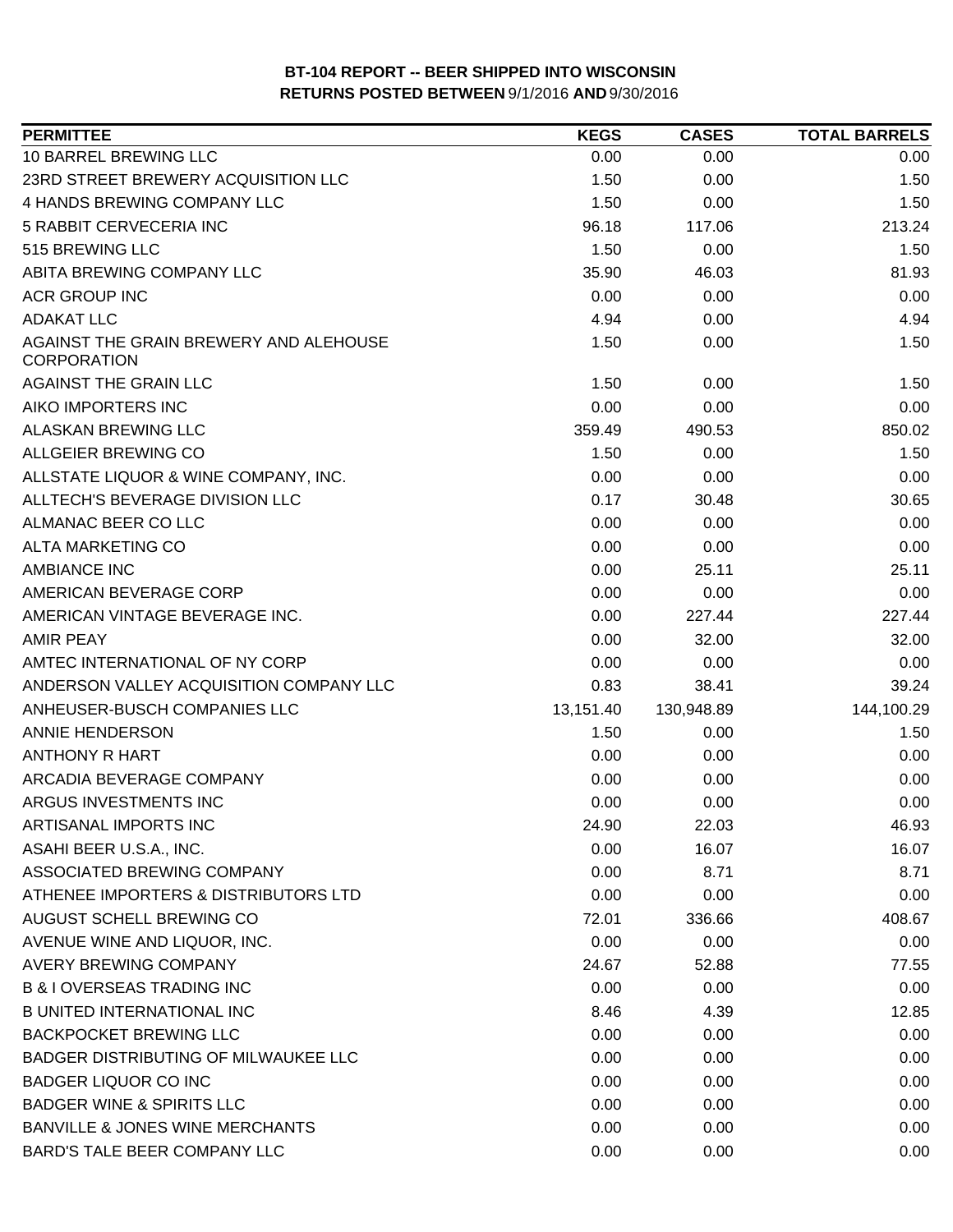| <b>PERMITTEE</b>                       | <b>KEGS</b> | <b>CASES</b> | <b>TOTAL BARRELS</b> |
|----------------------------------------|-------------|--------------|----------------------|
| BARLEY ISLAND BREWING COMPANY          | 1.50        | 0.00         | 1.50                 |
| <b>BAUHAUS BREW LABS LLC</b>           | 2.50        | 3.52         | 6.02                 |
| <b>BAYOU TECHE BREWING LLC</b>         | 0.00        | 0.00         | 0.00                 |
| <b>BCI LLC</b>                         | 0.00        | 0.00         | 0.00                 |
| BEAR REPUBLIC BREWING COMPANY INC      | 0.00        | 0.00         | 0.00                 |
| BEECHWOOD DISTRIBUTORS, INC.           | 0.00        | 0.00         | 0.00                 |
| <b>BEER BARON LLC</b>                  | 1.50        | 0.00         | 1.50                 |
| BEER CAPITOL DISTRIBUTING, INC.        | 0.00        | 0.00         | 0.00                 |
| <b>BEGYLE BREWING LLC</b>              | 1.50        | 0.00         | 1.50                 |
| <b>BELLS BREWERY INC</b>               | 227.75      | 517.35       | 745.10               |
| BENT PADDLE BREWING COMPANY            | 41.25       | 81.29        | 122.54               |
| BENT RIVER BREWERY LLC                 | 0.00        | 0.00         | 0.00                 |
| BETTER BRANDS DISTRIBUTING, INC.       | 0.00        | 0.00         | 0.00                 |
| <b>BIG SKY BREWING CO</b>              | 12.00       | 40.06        | 52.06                |
| <b>BIG WOOD BREWERY LLC</b>            | 0.00        | 0.00         | 0.00                 |
| <b>BIGHEAD BREWING CO LLC</b>          | 1.50        | 0.00         | 1.50                 |
| BILL'S DISTRIBUTING, LTD.              | 0.00        | 0.00         | 0.00                 |
| <b>BINDING BRAUEREI USA INC</b>        | 66.48       | 163.70       | 230.18               |
| <b>BLACK LIST BEER LLC</b>             | 0.00        | 0.08         | 0.08                 |
| <b>BLACKROCKS BREWERY LLC</b>          | 0.33        | 14.30        | 14.63                |
| BLUE POINT BREWING COMPANY INC         | 0.00        | 0.00         | 0.00                 |
| BLUEGRASS BREWING COMPANY INC          | 1.50        | 0.00         | 1.50                 |
| <b>BOSTON BEER CORPORATION</b>         | 757.65      | 3,925.61     | 4,683.26             |
| <b>BOULDER BEER INC</b>                | 53.16       | 42.53        | 95.69                |
| BRAU BROTHERS BREWING COMPANY, LLC     | 9.50        | 3.48         | 12.98                |
| BREAKTHRU BEVERAGE GROUP LLC           | 0.00        | 0.00         | 0.00                 |
| BREAKTHRU BEVERAGE GROUP LLC           | 0.00        | 0.00         | 0.00                 |
| BREAKTHRU BEVERAGE WISCONSIN NORTH LLC | 0.00        | 0.00         | 0.00                 |
| BRECKENRIDGE BREWERY LLC               | 0.00        | 0.00         | 0.00                 |
| <b>BRIAN EWING</b>                     | 20.88       | 65.21        | 86.09                |
| BROWN-FORMAN CORPORATION               | 0.00        | 92.66        | 92.66                |
| <b>BRUGGE LLC</b>                      | 0.00        | 1.50         | 1.50                 |
| <b>BURNING BROTHERS BREWING LLC</b>    | 0.00        | 7.74         | 7.74                 |
| C.J.W., INC.                           | 0.00        | 0.00         | 0.00                 |
| CADEMON BREWING CO INC                 | 1.50        | 0.00         | 1.50                 |
| CANAL STREET BREWING CO LLC            | 167.00      | 1,557.63     | 1,724.63             |
| CAPITOL-HUSTING COMPANY, INC.          | 0.00        | 0.00         | 0.00                 |
| <b>CAROLE MINOGUE</b>                  | 0.00        | 0.00         | 0.00                 |
| CARRIAGE HOUSE IMPORTS, LTD.           | 0.00        | 5.71         | 5.71                 |
| CASCADE BREWING COMPANY LLC            | 2.67        | 8.59         | 11.26                |
| CASTLE DANGER BREWING CO LLC           | 0.00        | 0.00         | 0.00                 |
| CENTRAL BEER DISTRIBUTORS, INC.        | 0.00        | 0.00         | 0.00                 |
| CENTRAL BEER IMPORT & EXPORT INC       | 0.00        | 0.00         | 0.00                 |
| CHAS A BERNICK INC                     | 6.40        | 22.22        | 28.62                |
| <b>CHATHAM IMPORTS INC</b>             | 0.00        | 0.00         | 0.00                 |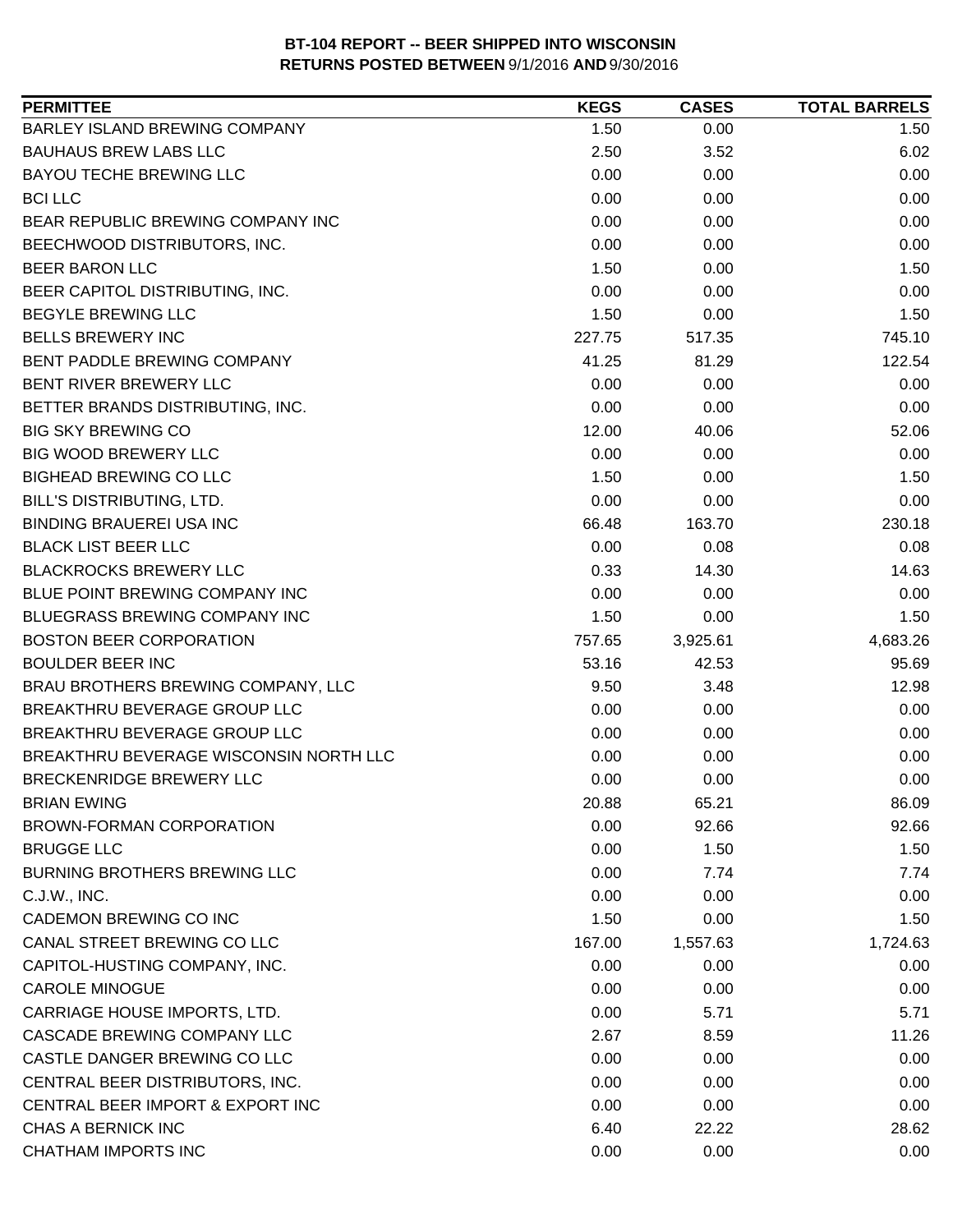| 0.00<br>0.00<br>0.00<br>1.50<br>0.00<br>1.50<br>1.50<br>0.00<br>1.50<br>0.00<br>0.00<br>0.00<br>0.00<br>0.00<br>0.00<br>21.48<br>47.03<br>68.51<br>0.00<br>0.00<br>0.00<br>18.50<br>35.16<br>53.66<br>0.00<br>0.00<br>0.00<br>0.00<br>14,690.62<br>14,690.62<br>0.00<br>0.00<br>0.00<br>0.00<br>0.00<br>0.00<br>0.00<br>0.00<br>0.00<br>1.50<br>0.00<br>1.50<br>0.00<br>0.00<br>0.00<br>0.00<br>0.00<br>0.00<br>0.00<br>0.00<br>0.00<br>318.38<br>385.84<br>704.22<br>0.00<br>29.03<br>29.03<br>1.00<br>0.00<br>1.00<br>1,906.78<br>435.64<br>1,471.14<br>1.50<br>0.00<br>1.50<br>0.00<br>0.00<br>0.00<br>0.00<br>0.00<br>0.00<br>271.97<br>87.33<br>184.64<br>0.00<br>0.00<br>0.00<br>1.50<br>0.00<br>1.50<br>54.03<br>23.67<br>30.36<br>0.00<br>126.69<br>126.69<br>E & J GALLO WINERY<br>0.00<br>0.00<br>0.00<br>1.50<br>0.00<br>1.50<br>0.00<br>0.00<br>0.00<br>0.00<br>0.00<br>0.00<br>1.50<br>0.00<br>1.50<br>8.75<br>45.87<br>54.62<br>0.00<br>0.00<br>0.00<br>1.50<br>0.00<br>1.50<br>0.00<br>0.00<br>0.00<br>1.50<br>1.50<br>0.00<br>0.00<br>0.00<br>0.00<br>32.00<br>0.00 | <b>PERMITTEE</b>                           | <b>KEGS</b> | <b>CASES</b> | <b>TOTAL BARRELS</b> |
|-------------------------------------------------------------------------------------------------------------------------------------------------------------------------------------------------------------------------------------------------------------------------------------------------------------------------------------------------------------------------------------------------------------------------------------------------------------------------------------------------------------------------------------------------------------------------------------------------------------------------------------------------------------------------------------------------------------------------------------------------------------------------------------------------------------------------------------------------------------------------------------------------------------------------------------------------------------------------------------------------------------------------------------------------------------------------------------|--------------------------------------------|-------------|--------------|----------------------|
|                                                                                                                                                                                                                                                                                                                                                                                                                                                                                                                                                                                                                                                                                                                                                                                                                                                                                                                                                                                                                                                                                     | <b>CHRISTIAN P SCHAEFER</b>                |             |              |                      |
|                                                                                                                                                                                                                                                                                                                                                                                                                                                                                                                                                                                                                                                                                                                                                                                                                                                                                                                                                                                                                                                                                     | <b>CHRISTOPHER BETTS</b>                   |             |              |                      |
|                                                                                                                                                                                                                                                                                                                                                                                                                                                                                                                                                                                                                                                                                                                                                                                                                                                                                                                                                                                                                                                                                     | <b>CHRISTOPHER VERICH</b>                  |             |              |                      |
|                                                                                                                                                                                                                                                                                                                                                                                                                                                                                                                                                                                                                                                                                                                                                                                                                                                                                                                                                                                                                                                                                     | <b>CLASSIC BREWING COMPANY</b>             |             |              |                      |
|                                                                                                                                                                                                                                                                                                                                                                                                                                                                                                                                                                                                                                                                                                                                                                                                                                                                                                                                                                                                                                                                                     | <b>COMEBACK BREWING INC</b>                |             |              |                      |
|                                                                                                                                                                                                                                                                                                                                                                                                                                                                                                                                                                                                                                                                                                                                                                                                                                                                                                                                                                                                                                                                                     | CORONADO BREWING COMPANY INC               |             |              |                      |
|                                                                                                                                                                                                                                                                                                                                                                                                                                                                                                                                                                                                                                                                                                                                                                                                                                                                                                                                                                                                                                                                                     | <b>CRAFT BREW ALLIANCE INC</b>             |             |              |                      |
|                                                                                                                                                                                                                                                                                                                                                                                                                                                                                                                                                                                                                                                                                                                                                                                                                                                                                                                                                                                                                                                                                     | <b>CRAFT REVOLUTION LLC</b>                |             |              |                      |
|                                                                                                                                                                                                                                                                                                                                                                                                                                                                                                                                                                                                                                                                                                                                                                                                                                                                                                                                                                                                                                                                                     | <b>CRANE BREWING COMPANY LLC</b>           |             |              |                      |
|                                                                                                                                                                                                                                                                                                                                                                                                                                                                                                                                                                                                                                                                                                                                                                                                                                                                                                                                                                                                                                                                                     | <b>CROWN IMPORTS LLC</b>                   |             |              |                      |
|                                                                                                                                                                                                                                                                                                                                                                                                                                                                                                                                                                                                                                                                                                                                                                                                                                                                                                                                                                                                                                                                                     | <b>CUSTOM CALIFORNIA CRAFT BEER LLC</b>    |             |              |                      |
|                                                                                                                                                                                                                                                                                                                                                                                                                                                                                                                                                                                                                                                                                                                                                                                                                                                                                                                                                                                                                                                                                     | D&V INTERNATIONAL INC                      |             |              |                      |
|                                                                                                                                                                                                                                                                                                                                                                                                                                                                                                                                                                                                                                                                                                                                                                                                                                                                                                                                                                                                                                                                                     | DAILY CELLARS LLC                          |             |              |                      |
|                                                                                                                                                                                                                                                                                                                                                                                                                                                                                                                                                                                                                                                                                                                                                                                                                                                                                                                                                                                                                                                                                     | DANGEROUS MAN BREWING LLC                  |             |              |                      |
|                                                                                                                                                                                                                                                                                                                                                                                                                                                                                                                                                                                                                                                                                                                                                                                                                                                                                                                                                                                                                                                                                     | <b>DANNY RAKOVIC</b>                       |             |              |                      |
|                                                                                                                                                                                                                                                                                                                                                                                                                                                                                                                                                                                                                                                                                                                                                                                                                                                                                                                                                                                                                                                                                     | DEAN DISTRIBUTING, INC.                    |             |              |                      |
|                                                                                                                                                                                                                                                                                                                                                                                                                                                                                                                                                                                                                                                                                                                                                                                                                                                                                                                                                                                                                                                                                     | DEAN DISTRIBUTING, INC.                    |             |              |                      |
|                                                                                                                                                                                                                                                                                                                                                                                                                                                                                                                                                                                                                                                                                                                                                                                                                                                                                                                                                                                                                                                                                     | DESCHUTES BREWERY INC                      |             |              |                      |
|                                                                                                                                                                                                                                                                                                                                                                                                                                                                                                                                                                                                                                                                                                                                                                                                                                                                                                                                                                                                                                                                                     | DESTIHL HOLDINGS LLC                       |             |              |                      |
|                                                                                                                                                                                                                                                                                                                                                                                                                                                                                                                                                                                                                                                                                                                                                                                                                                                                                                                                                                                                                                                                                     | DETROIT RIVERTOWN BREWING LLC              |             |              |                      |
|                                                                                                                                                                                                                                                                                                                                                                                                                                                                                                                                                                                                                                                                                                                                                                                                                                                                                                                                                                                                                                                                                     | DIAGEO BEER COMPANY USA                    |             |              |                      |
|                                                                                                                                                                                                                                                                                                                                                                                                                                                                                                                                                                                                                                                                                                                                                                                                                                                                                                                                                                                                                                                                                     | <b>DICENTRA INC</b>                        |             |              |                      |
|                                                                                                                                                                                                                                                                                                                                                                                                                                                                                                                                                                                                                                                                                                                                                                                                                                                                                                                                                                                                                                                                                     | DISCOUNT LIQUOR, INC.                      |             |              |                      |
|                                                                                                                                                                                                                                                                                                                                                                                                                                                                                                                                                                                                                                                                                                                                                                                                                                                                                                                                                                                                                                                                                     | DOANE DISTRIBUTING, INC.                   |             |              |                      |
|                                                                                                                                                                                                                                                                                                                                                                                                                                                                                                                                                                                                                                                                                                                                                                                                                                                                                                                                                                                                                                                                                     | DOGFISH HEAD CRAFT BREWERY LLC             |             |              |                      |
|                                                                                                                                                                                                                                                                                                                                                                                                                                                                                                                                                                                                                                                                                                                                                                                                                                                                                                                                                                                                                                                                                     | <b>DOYNA LTD</b>                           |             |              |                      |
|                                                                                                                                                                                                                                                                                                                                                                                                                                                                                                                                                                                                                                                                                                                                                                                                                                                                                                                                                                                                                                                                                     | DRAGONMEAD MICROBREWERY LLC                |             |              |                      |
|                                                                                                                                                                                                                                                                                                                                                                                                                                                                                                                                                                                                                                                                                                                                                                                                                                                                                                                                                                                                                                                                                     | DUVEL MOORTGAT USA LTD                     |             |              |                      |
|                                                                                                                                                                                                                                                                                                                                                                                                                                                                                                                                                                                                                                                                                                                                                                                                                                                                                                                                                                                                                                                                                     |                                            |             |              |                      |
|                                                                                                                                                                                                                                                                                                                                                                                                                                                                                                                                                                                                                                                                                                                                                                                                                                                                                                                                                                                                                                                                                     | <b>EASTERN LIQUORS USA INC</b>             |             |              |                      |
|                                                                                                                                                                                                                                                                                                                                                                                                                                                                                                                                                                                                                                                                                                                                                                                                                                                                                                                                                                                                                                                                                     | EAUX DE VIE INC                            |             |              |                      |
|                                                                                                                                                                                                                                                                                                                                                                                                                                                                                                                                                                                                                                                                                                                                                                                                                                                                                                                                                                                                                                                                                     | EL DORADO BEVERAGE CO                      |             |              |                      |
|                                                                                                                                                                                                                                                                                                                                                                                                                                                                                                                                                                                                                                                                                                                                                                                                                                                                                                                                                                                                                                                                                     | ELYSIAN BREWING COMPANY INC                |             |              |                      |
|                                                                                                                                                                                                                                                                                                                                                                                                                                                                                                                                                                                                                                                                                                                                                                                                                                                                                                                                                                                                                                                                                     | <b>EMMETT'S PT LLC</b>                     |             |              |                      |
|                                                                                                                                                                                                                                                                                                                                                                                                                                                                                                                                                                                                                                                                                                                                                                                                                                                                                                                                                                                                                                                                                     | EPIC BREWING COMPANY LLC                   |             |              |                      |
|                                                                                                                                                                                                                                                                                                                                                                                                                                                                                                                                                                                                                                                                                                                                                                                                                                                                                                                                                                                                                                                                                     | EPIC BREWING COMPANY LLC                   |             |              |                      |
|                                                                                                                                                                                                                                                                                                                                                                                                                                                                                                                                                                                                                                                                                                                                                                                                                                                                                                                                                                                                                                                                                     | ETON STREET BREWERY LLC                    |             |              |                      |
|                                                                                                                                                                                                                                                                                                                                                                                                                                                                                                                                                                                                                                                                                                                                                                                                                                                                                                                                                                                                                                                                                     | <b>FABIANO BROTHERS - WISCONSIN LLC</b>    |             |              |                      |
|                                                                                                                                                                                                                                                                                                                                                                                                                                                                                                                                                                                                                                                                                                                                                                                                                                                                                                                                                                                                                                                                                     | FAT HEAD'S BREWING LP                      |             |              |                      |
|                                                                                                                                                                                                                                                                                                                                                                                                                                                                                                                                                                                                                                                                                                                                                                                                                                                                                                                                                                                                                                                                                     | FEDERATION OF BEER INC                     |             |              |                      |
|                                                                                                                                                                                                                                                                                                                                                                                                                                                                                                                                                                                                                                                                                                                                                                                                                                                                                                                                                                                                                                                                                     | FINCH'S BEER COMPANY LLC                   |             |              | 32.00                |
| 0.00<br>0.00<br>0.00                                                                                                                                                                                                                                                                                                                                                                                                                                                                                                                                                                                                                                                                                                                                                                                                                                                                                                                                                                                                                                                                | FLANIGAN DISTRIBUTING OF DOOR COUNTY, INC. |             |              |                      |
| 1.50<br>0.00<br>1.50                                                                                                                                                                                                                                                                                                                                                                                                                                                                                                                                                                                                                                                                                                                                                                                                                                                                                                                                                                                                                                                                | <b>FLAT 12 BIERWERKS LLC</b>               |             |              |                      |
| 0.00<br>0.87<br>0.87                                                                                                                                                                                                                                                                                                                                                                                                                                                                                                                                                                                                                                                                                                                                                                                                                                                                                                                                                                                                                                                                | FLAT EARTH HOLDINGS LLC                    |             |              |                      |
| 5.66<br>33.96<br>39.62                                                                                                                                                                                                                                                                                                                                                                                                                                                                                                                                                                                                                                                                                                                                                                                                                                                                                                                                                                                                                                                              | FLYING DOG BREWERY LLLP                    |             |              |                      |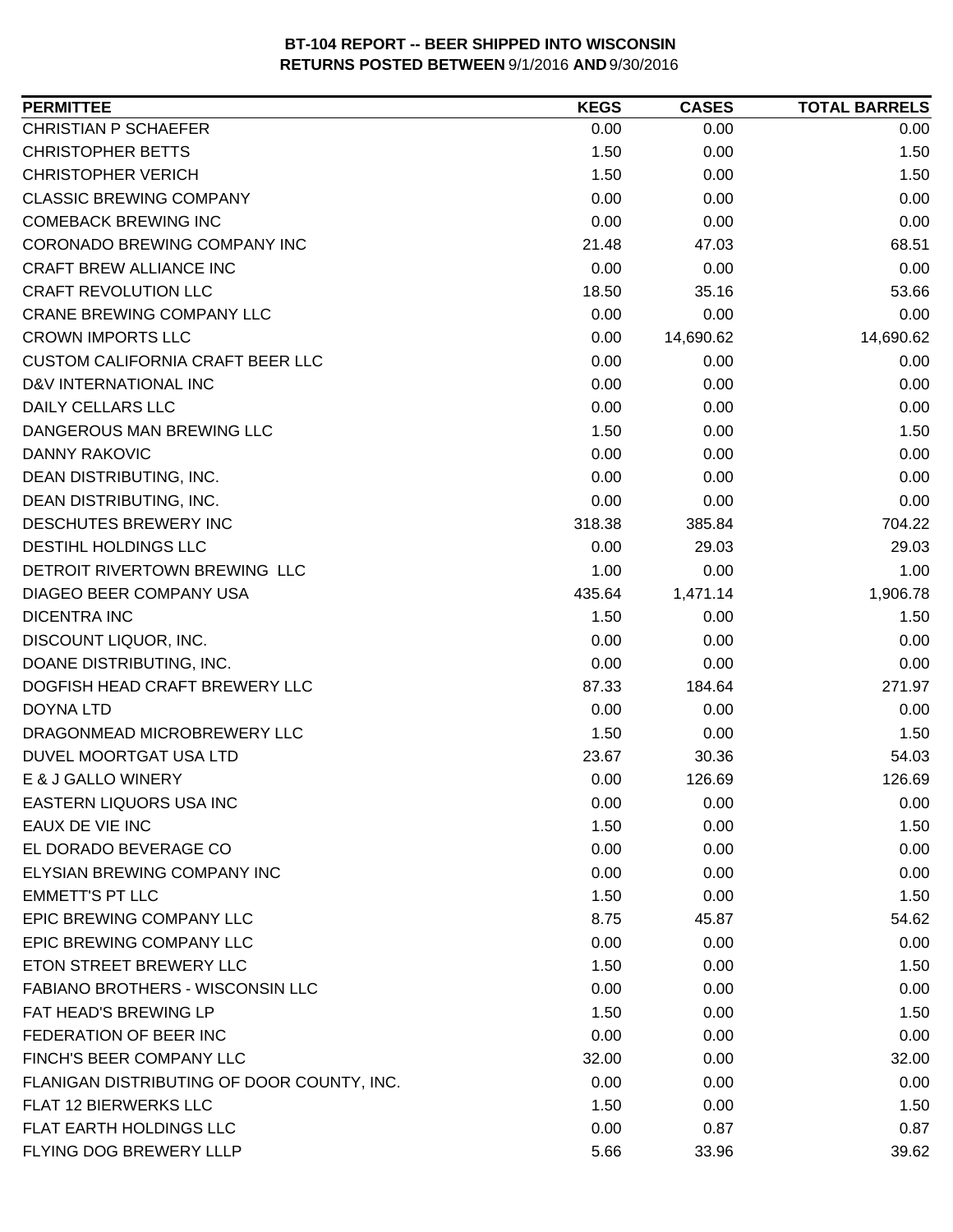| FOUR SEASONS BEER DISTRIBUTORS INC<br>0.00<br>0.00<br>0.00<br>FRANK BEER DISTRIBUTORS, INC.<br>0.00<br>0.00<br>0.00<br>FRANK BEER SOUTH LLC<br>0.00<br>0.00<br>0.00<br>FRANK LIQUOR COMPANY, INC.<br>0.00<br>0.00<br>0.00<br>FRANK LIQUORS OF LA CROSSE, INC.<br>0.00<br>0.00<br>0.00<br>FRANKENMUTH BREWING COMPANY<br>0.00<br>0.00<br>0.00<br>FRED R KARM JR<br>0.00<br>0.00<br>0.00<br>FULTON STREET BREWERY LLC<br>0.00<br>0.00<br>0.00<br><b>G K SKAGGS INC</b><br>0.00<br>0.00<br>0.00<br><b>GARY'S CORPORATION OF OAK CREEK</b><br>0.00<br>0.00<br>0.00<br>GB SALES MILWAUKEE, INC.<br>0.00<br>0.00<br>0.00<br><b>GELOSO BEVERAGE GROUP LLC</b><br>0.00<br>40.93<br>40.93<br>0.00<br>GENERAL BEER DISTRIBUTORS CO.<br>0.00<br>0.00<br><b>GENERAL BEER-NORTHEAST INC</b><br>0.00<br>0.00<br>0.00<br>GENERAL BEER-NORTHEAST INC<br>0.00<br>0.00<br>0.00<br>0.00<br>GENERAL BEER-NORTHWEST, INC.<br>0.00<br>0.00<br>0.00<br>GENERAL BEER-NORTHWEST, INC.<br>0.00<br>0.00<br>GENERAL BEVERAGE SALES CO- OSHKOSH<br>0.00<br>0.00<br>0.00<br>GENERAL BEVERAGE SALES CO.<br>0.00<br>0.00<br>0.00<br>GENERAL BEVERAGE SALES CO.- MILWAUKEE<br>0.00<br>0.00<br>0.00<br><b>GFBC INC</b><br>0.00<br>0.00<br>0.00<br><b>GLOBAL VILLAGE IMPORTS LLC</b><br>0.00<br>0.00<br>0.00<br><b>GMB PARTNERS LLC</b><br>24.66<br>55.63<br>30.97<br><b>GONZO'S BIGGDOGG BREWING LLC</b><br>1.50<br>0.00<br>1.50<br><b>GRAND ROUNDS BREWING COMPANY LLC</b><br>0.00<br>0.00<br>0.00<br><b>GREGORY M SHUFF</b><br>1.50<br>0.00<br>1.50<br><b>GREGORY M SHUFF</b><br>1.50<br>1.50<br>0.00<br><b>GREGORY S HARDMAN</b><br>0.00<br>4.52<br>4.52<br><b>GTBC LLC</b><br>0.00<br>0.00<br>0.00<br>H C FOODS CO LTD<br>0.00<br>0.00<br>0.00<br>HAILSTORM BREWING CO LLC<br>1.50<br>0.00<br>1.50<br><b>HALES ALES LTD</b><br>0.00<br>0.00<br>0.00<br>HARDYWOOD PARK CRAFT BREWERY LLC<br>0.00<br>0.00<br>0.00<br><b>HARVEST MOON BREWING LLP</b><br>0.00<br>5.52<br>5.52<br>HAYMARKET BREWING LLC<br>1.50<br>0.00<br>1.50<br>HEINEKEN USA INCORPORATED<br>159.05<br>4,863.24<br>5,022.29<br>HENDRICKS BEVERAGE, INC.<br>0.00<br>0.00<br>0.00<br>HOME BREW MART INC<br>0.00<br>0.00<br>0.00<br><b>ILLUMINATED BREW WORKS LLC</b><br>1.50<br>0.00<br>1.50<br><b>ILLYRIAN IMPORT INC</b><br>0.00<br>17.38<br>17.38<br><b>IMPERIAL OAK BREWING LLC</b><br>1.50<br>0.00<br>1.50<br><b>INDEED BREWING COMPANY LLC</b><br>2.83<br>1.45<br>4.28<br>INDIAN PEAKS BREWING COMPANY<br>30.00<br>60.97<br>90.97<br>INDIAN RIVER BEVERAGE CORPORATION<br>0.00<br>0.00<br>0.00<br>IRL, INCORPORATED<br>0.00<br>0.00<br>0.00 | <b>PERMITTEE</b> | <b>KEGS</b> | <b>CASES</b> | <b>TOTAL BARRELS</b> |
|----------------------------------------------------------------------------------------------------------------------------------------------------------------------------------------------------------------------------------------------------------------------------------------------------------------------------------------------------------------------------------------------------------------------------------------------------------------------------------------------------------------------------------------------------------------------------------------------------------------------------------------------------------------------------------------------------------------------------------------------------------------------------------------------------------------------------------------------------------------------------------------------------------------------------------------------------------------------------------------------------------------------------------------------------------------------------------------------------------------------------------------------------------------------------------------------------------------------------------------------------------------------------------------------------------------------------------------------------------------------------------------------------------------------------------------------------------------------------------------------------------------------------------------------------------------------------------------------------------------------------------------------------------------------------------------------------------------------------------------------------------------------------------------------------------------------------------------------------------------------------------------------------------------------------------------------------------------------------------------------------------------------------------------------------------------------------------------------------------------------------------------------------------------------------------------------------------------------------------------------------------------------------------------------------------------------------------------------------------------------------------------------------------------------------------------------------------------------------------------------------------------------------------------------------------------------------------|------------------|-------------|--------------|----------------------|
|                                                                                                                                                                                                                                                                                                                                                                                                                                                                                                                                                                                                                                                                                                                                                                                                                                                                                                                                                                                                                                                                                                                                                                                                                                                                                                                                                                                                                                                                                                                                                                                                                                                                                                                                                                                                                                                                                                                                                                                                                                                                                                                                                                                                                                                                                                                                                                                                                                                                                                                                                                                  |                  |             |              |                      |
|                                                                                                                                                                                                                                                                                                                                                                                                                                                                                                                                                                                                                                                                                                                                                                                                                                                                                                                                                                                                                                                                                                                                                                                                                                                                                                                                                                                                                                                                                                                                                                                                                                                                                                                                                                                                                                                                                                                                                                                                                                                                                                                                                                                                                                                                                                                                                                                                                                                                                                                                                                                  |                  |             |              |                      |
|                                                                                                                                                                                                                                                                                                                                                                                                                                                                                                                                                                                                                                                                                                                                                                                                                                                                                                                                                                                                                                                                                                                                                                                                                                                                                                                                                                                                                                                                                                                                                                                                                                                                                                                                                                                                                                                                                                                                                                                                                                                                                                                                                                                                                                                                                                                                                                                                                                                                                                                                                                                  |                  |             |              |                      |
|                                                                                                                                                                                                                                                                                                                                                                                                                                                                                                                                                                                                                                                                                                                                                                                                                                                                                                                                                                                                                                                                                                                                                                                                                                                                                                                                                                                                                                                                                                                                                                                                                                                                                                                                                                                                                                                                                                                                                                                                                                                                                                                                                                                                                                                                                                                                                                                                                                                                                                                                                                                  |                  |             |              |                      |
|                                                                                                                                                                                                                                                                                                                                                                                                                                                                                                                                                                                                                                                                                                                                                                                                                                                                                                                                                                                                                                                                                                                                                                                                                                                                                                                                                                                                                                                                                                                                                                                                                                                                                                                                                                                                                                                                                                                                                                                                                                                                                                                                                                                                                                                                                                                                                                                                                                                                                                                                                                                  |                  |             |              |                      |
|                                                                                                                                                                                                                                                                                                                                                                                                                                                                                                                                                                                                                                                                                                                                                                                                                                                                                                                                                                                                                                                                                                                                                                                                                                                                                                                                                                                                                                                                                                                                                                                                                                                                                                                                                                                                                                                                                                                                                                                                                                                                                                                                                                                                                                                                                                                                                                                                                                                                                                                                                                                  |                  |             |              |                      |
|                                                                                                                                                                                                                                                                                                                                                                                                                                                                                                                                                                                                                                                                                                                                                                                                                                                                                                                                                                                                                                                                                                                                                                                                                                                                                                                                                                                                                                                                                                                                                                                                                                                                                                                                                                                                                                                                                                                                                                                                                                                                                                                                                                                                                                                                                                                                                                                                                                                                                                                                                                                  |                  |             |              |                      |
|                                                                                                                                                                                                                                                                                                                                                                                                                                                                                                                                                                                                                                                                                                                                                                                                                                                                                                                                                                                                                                                                                                                                                                                                                                                                                                                                                                                                                                                                                                                                                                                                                                                                                                                                                                                                                                                                                                                                                                                                                                                                                                                                                                                                                                                                                                                                                                                                                                                                                                                                                                                  |                  |             |              |                      |
|                                                                                                                                                                                                                                                                                                                                                                                                                                                                                                                                                                                                                                                                                                                                                                                                                                                                                                                                                                                                                                                                                                                                                                                                                                                                                                                                                                                                                                                                                                                                                                                                                                                                                                                                                                                                                                                                                                                                                                                                                                                                                                                                                                                                                                                                                                                                                                                                                                                                                                                                                                                  |                  |             |              |                      |
|                                                                                                                                                                                                                                                                                                                                                                                                                                                                                                                                                                                                                                                                                                                                                                                                                                                                                                                                                                                                                                                                                                                                                                                                                                                                                                                                                                                                                                                                                                                                                                                                                                                                                                                                                                                                                                                                                                                                                                                                                                                                                                                                                                                                                                                                                                                                                                                                                                                                                                                                                                                  |                  |             |              |                      |
|                                                                                                                                                                                                                                                                                                                                                                                                                                                                                                                                                                                                                                                                                                                                                                                                                                                                                                                                                                                                                                                                                                                                                                                                                                                                                                                                                                                                                                                                                                                                                                                                                                                                                                                                                                                                                                                                                                                                                                                                                                                                                                                                                                                                                                                                                                                                                                                                                                                                                                                                                                                  |                  |             |              |                      |
|                                                                                                                                                                                                                                                                                                                                                                                                                                                                                                                                                                                                                                                                                                                                                                                                                                                                                                                                                                                                                                                                                                                                                                                                                                                                                                                                                                                                                                                                                                                                                                                                                                                                                                                                                                                                                                                                                                                                                                                                                                                                                                                                                                                                                                                                                                                                                                                                                                                                                                                                                                                  |                  |             |              |                      |
|                                                                                                                                                                                                                                                                                                                                                                                                                                                                                                                                                                                                                                                                                                                                                                                                                                                                                                                                                                                                                                                                                                                                                                                                                                                                                                                                                                                                                                                                                                                                                                                                                                                                                                                                                                                                                                                                                                                                                                                                                                                                                                                                                                                                                                                                                                                                                                                                                                                                                                                                                                                  |                  |             |              |                      |
|                                                                                                                                                                                                                                                                                                                                                                                                                                                                                                                                                                                                                                                                                                                                                                                                                                                                                                                                                                                                                                                                                                                                                                                                                                                                                                                                                                                                                                                                                                                                                                                                                                                                                                                                                                                                                                                                                                                                                                                                                                                                                                                                                                                                                                                                                                                                                                                                                                                                                                                                                                                  |                  |             |              |                      |
|                                                                                                                                                                                                                                                                                                                                                                                                                                                                                                                                                                                                                                                                                                                                                                                                                                                                                                                                                                                                                                                                                                                                                                                                                                                                                                                                                                                                                                                                                                                                                                                                                                                                                                                                                                                                                                                                                                                                                                                                                                                                                                                                                                                                                                                                                                                                                                                                                                                                                                                                                                                  |                  |             |              |                      |
|                                                                                                                                                                                                                                                                                                                                                                                                                                                                                                                                                                                                                                                                                                                                                                                                                                                                                                                                                                                                                                                                                                                                                                                                                                                                                                                                                                                                                                                                                                                                                                                                                                                                                                                                                                                                                                                                                                                                                                                                                                                                                                                                                                                                                                                                                                                                                                                                                                                                                                                                                                                  |                  |             |              |                      |
|                                                                                                                                                                                                                                                                                                                                                                                                                                                                                                                                                                                                                                                                                                                                                                                                                                                                                                                                                                                                                                                                                                                                                                                                                                                                                                                                                                                                                                                                                                                                                                                                                                                                                                                                                                                                                                                                                                                                                                                                                                                                                                                                                                                                                                                                                                                                                                                                                                                                                                                                                                                  |                  |             |              |                      |
|                                                                                                                                                                                                                                                                                                                                                                                                                                                                                                                                                                                                                                                                                                                                                                                                                                                                                                                                                                                                                                                                                                                                                                                                                                                                                                                                                                                                                                                                                                                                                                                                                                                                                                                                                                                                                                                                                                                                                                                                                                                                                                                                                                                                                                                                                                                                                                                                                                                                                                                                                                                  |                  |             |              |                      |
|                                                                                                                                                                                                                                                                                                                                                                                                                                                                                                                                                                                                                                                                                                                                                                                                                                                                                                                                                                                                                                                                                                                                                                                                                                                                                                                                                                                                                                                                                                                                                                                                                                                                                                                                                                                                                                                                                                                                                                                                                                                                                                                                                                                                                                                                                                                                                                                                                                                                                                                                                                                  |                  |             |              |                      |
|                                                                                                                                                                                                                                                                                                                                                                                                                                                                                                                                                                                                                                                                                                                                                                                                                                                                                                                                                                                                                                                                                                                                                                                                                                                                                                                                                                                                                                                                                                                                                                                                                                                                                                                                                                                                                                                                                                                                                                                                                                                                                                                                                                                                                                                                                                                                                                                                                                                                                                                                                                                  |                  |             |              |                      |
|                                                                                                                                                                                                                                                                                                                                                                                                                                                                                                                                                                                                                                                                                                                                                                                                                                                                                                                                                                                                                                                                                                                                                                                                                                                                                                                                                                                                                                                                                                                                                                                                                                                                                                                                                                                                                                                                                                                                                                                                                                                                                                                                                                                                                                                                                                                                                                                                                                                                                                                                                                                  |                  |             |              |                      |
|                                                                                                                                                                                                                                                                                                                                                                                                                                                                                                                                                                                                                                                                                                                                                                                                                                                                                                                                                                                                                                                                                                                                                                                                                                                                                                                                                                                                                                                                                                                                                                                                                                                                                                                                                                                                                                                                                                                                                                                                                                                                                                                                                                                                                                                                                                                                                                                                                                                                                                                                                                                  |                  |             |              |                      |
|                                                                                                                                                                                                                                                                                                                                                                                                                                                                                                                                                                                                                                                                                                                                                                                                                                                                                                                                                                                                                                                                                                                                                                                                                                                                                                                                                                                                                                                                                                                                                                                                                                                                                                                                                                                                                                                                                                                                                                                                                                                                                                                                                                                                                                                                                                                                                                                                                                                                                                                                                                                  |                  |             |              |                      |
|                                                                                                                                                                                                                                                                                                                                                                                                                                                                                                                                                                                                                                                                                                                                                                                                                                                                                                                                                                                                                                                                                                                                                                                                                                                                                                                                                                                                                                                                                                                                                                                                                                                                                                                                                                                                                                                                                                                                                                                                                                                                                                                                                                                                                                                                                                                                                                                                                                                                                                                                                                                  |                  |             |              |                      |
|                                                                                                                                                                                                                                                                                                                                                                                                                                                                                                                                                                                                                                                                                                                                                                                                                                                                                                                                                                                                                                                                                                                                                                                                                                                                                                                                                                                                                                                                                                                                                                                                                                                                                                                                                                                                                                                                                                                                                                                                                                                                                                                                                                                                                                                                                                                                                                                                                                                                                                                                                                                  |                  |             |              |                      |
|                                                                                                                                                                                                                                                                                                                                                                                                                                                                                                                                                                                                                                                                                                                                                                                                                                                                                                                                                                                                                                                                                                                                                                                                                                                                                                                                                                                                                                                                                                                                                                                                                                                                                                                                                                                                                                                                                                                                                                                                                                                                                                                                                                                                                                                                                                                                                                                                                                                                                                                                                                                  |                  |             |              |                      |
|                                                                                                                                                                                                                                                                                                                                                                                                                                                                                                                                                                                                                                                                                                                                                                                                                                                                                                                                                                                                                                                                                                                                                                                                                                                                                                                                                                                                                                                                                                                                                                                                                                                                                                                                                                                                                                                                                                                                                                                                                                                                                                                                                                                                                                                                                                                                                                                                                                                                                                                                                                                  |                  |             |              |                      |
|                                                                                                                                                                                                                                                                                                                                                                                                                                                                                                                                                                                                                                                                                                                                                                                                                                                                                                                                                                                                                                                                                                                                                                                                                                                                                                                                                                                                                                                                                                                                                                                                                                                                                                                                                                                                                                                                                                                                                                                                                                                                                                                                                                                                                                                                                                                                                                                                                                                                                                                                                                                  |                  |             |              |                      |
|                                                                                                                                                                                                                                                                                                                                                                                                                                                                                                                                                                                                                                                                                                                                                                                                                                                                                                                                                                                                                                                                                                                                                                                                                                                                                                                                                                                                                                                                                                                                                                                                                                                                                                                                                                                                                                                                                                                                                                                                                                                                                                                                                                                                                                                                                                                                                                                                                                                                                                                                                                                  |                  |             |              |                      |
|                                                                                                                                                                                                                                                                                                                                                                                                                                                                                                                                                                                                                                                                                                                                                                                                                                                                                                                                                                                                                                                                                                                                                                                                                                                                                                                                                                                                                                                                                                                                                                                                                                                                                                                                                                                                                                                                                                                                                                                                                                                                                                                                                                                                                                                                                                                                                                                                                                                                                                                                                                                  |                  |             |              |                      |
|                                                                                                                                                                                                                                                                                                                                                                                                                                                                                                                                                                                                                                                                                                                                                                                                                                                                                                                                                                                                                                                                                                                                                                                                                                                                                                                                                                                                                                                                                                                                                                                                                                                                                                                                                                                                                                                                                                                                                                                                                                                                                                                                                                                                                                                                                                                                                                                                                                                                                                                                                                                  |                  |             |              |                      |
|                                                                                                                                                                                                                                                                                                                                                                                                                                                                                                                                                                                                                                                                                                                                                                                                                                                                                                                                                                                                                                                                                                                                                                                                                                                                                                                                                                                                                                                                                                                                                                                                                                                                                                                                                                                                                                                                                                                                                                                                                                                                                                                                                                                                                                                                                                                                                                                                                                                                                                                                                                                  |                  |             |              |                      |
|                                                                                                                                                                                                                                                                                                                                                                                                                                                                                                                                                                                                                                                                                                                                                                                                                                                                                                                                                                                                                                                                                                                                                                                                                                                                                                                                                                                                                                                                                                                                                                                                                                                                                                                                                                                                                                                                                                                                                                                                                                                                                                                                                                                                                                                                                                                                                                                                                                                                                                                                                                                  |                  |             |              |                      |
|                                                                                                                                                                                                                                                                                                                                                                                                                                                                                                                                                                                                                                                                                                                                                                                                                                                                                                                                                                                                                                                                                                                                                                                                                                                                                                                                                                                                                                                                                                                                                                                                                                                                                                                                                                                                                                                                                                                                                                                                                                                                                                                                                                                                                                                                                                                                                                                                                                                                                                                                                                                  |                  |             |              |                      |
|                                                                                                                                                                                                                                                                                                                                                                                                                                                                                                                                                                                                                                                                                                                                                                                                                                                                                                                                                                                                                                                                                                                                                                                                                                                                                                                                                                                                                                                                                                                                                                                                                                                                                                                                                                                                                                                                                                                                                                                                                                                                                                                                                                                                                                                                                                                                                                                                                                                                                                                                                                                  |                  |             |              |                      |
|                                                                                                                                                                                                                                                                                                                                                                                                                                                                                                                                                                                                                                                                                                                                                                                                                                                                                                                                                                                                                                                                                                                                                                                                                                                                                                                                                                                                                                                                                                                                                                                                                                                                                                                                                                                                                                                                                                                                                                                                                                                                                                                                                                                                                                                                                                                                                                                                                                                                                                                                                                                  |                  |             |              |                      |
|                                                                                                                                                                                                                                                                                                                                                                                                                                                                                                                                                                                                                                                                                                                                                                                                                                                                                                                                                                                                                                                                                                                                                                                                                                                                                                                                                                                                                                                                                                                                                                                                                                                                                                                                                                                                                                                                                                                                                                                                                                                                                                                                                                                                                                                                                                                                                                                                                                                                                                                                                                                  |                  |             |              |                      |
|                                                                                                                                                                                                                                                                                                                                                                                                                                                                                                                                                                                                                                                                                                                                                                                                                                                                                                                                                                                                                                                                                                                                                                                                                                                                                                                                                                                                                                                                                                                                                                                                                                                                                                                                                                                                                                                                                                                                                                                                                                                                                                                                                                                                                                                                                                                                                                                                                                                                                                                                                                                  |                  |             |              |                      |
|                                                                                                                                                                                                                                                                                                                                                                                                                                                                                                                                                                                                                                                                                                                                                                                                                                                                                                                                                                                                                                                                                                                                                                                                                                                                                                                                                                                                                                                                                                                                                                                                                                                                                                                                                                                                                                                                                                                                                                                                                                                                                                                                                                                                                                                                                                                                                                                                                                                                                                                                                                                  |                  |             |              |                      |
|                                                                                                                                                                                                                                                                                                                                                                                                                                                                                                                                                                                                                                                                                                                                                                                                                                                                                                                                                                                                                                                                                                                                                                                                                                                                                                                                                                                                                                                                                                                                                                                                                                                                                                                                                                                                                                                                                                                                                                                                                                                                                                                                                                                                                                                                                                                                                                                                                                                                                                                                                                                  |                  |             |              |                      |
|                                                                                                                                                                                                                                                                                                                                                                                                                                                                                                                                                                                                                                                                                                                                                                                                                                                                                                                                                                                                                                                                                                                                                                                                                                                                                                                                                                                                                                                                                                                                                                                                                                                                                                                                                                                                                                                                                                                                                                                                                                                                                                                                                                                                                                                                                                                                                                                                                                                                                                                                                                                  |                  |             |              |                      |
|                                                                                                                                                                                                                                                                                                                                                                                                                                                                                                                                                                                                                                                                                                                                                                                                                                                                                                                                                                                                                                                                                                                                                                                                                                                                                                                                                                                                                                                                                                                                                                                                                                                                                                                                                                                                                                                                                                                                                                                                                                                                                                                                                                                                                                                                                                                                                                                                                                                                                                                                                                                  |                  |             |              |                      |
|                                                                                                                                                                                                                                                                                                                                                                                                                                                                                                                                                                                                                                                                                                                                                                                                                                                                                                                                                                                                                                                                                                                                                                                                                                                                                                                                                                                                                                                                                                                                                                                                                                                                                                                                                                                                                                                                                                                                                                                                                                                                                                                                                                                                                                                                                                                                                                                                                                                                                                                                                                                  |                  |             |              |                      |
|                                                                                                                                                                                                                                                                                                                                                                                                                                                                                                                                                                                                                                                                                                                                                                                                                                                                                                                                                                                                                                                                                                                                                                                                                                                                                                                                                                                                                                                                                                                                                                                                                                                                                                                                                                                                                                                                                                                                                                                                                                                                                                                                                                                                                                                                                                                                                                                                                                                                                                                                                                                  |                  |             |              |                      |
|                                                                                                                                                                                                                                                                                                                                                                                                                                                                                                                                                                                                                                                                                                                                                                                                                                                                                                                                                                                                                                                                                                                                                                                                                                                                                                                                                                                                                                                                                                                                                                                                                                                                                                                                                                                                                                                                                                                                                                                                                                                                                                                                                                                                                                                                                                                                                                                                                                                                                                                                                                                  |                  |             |              |                      |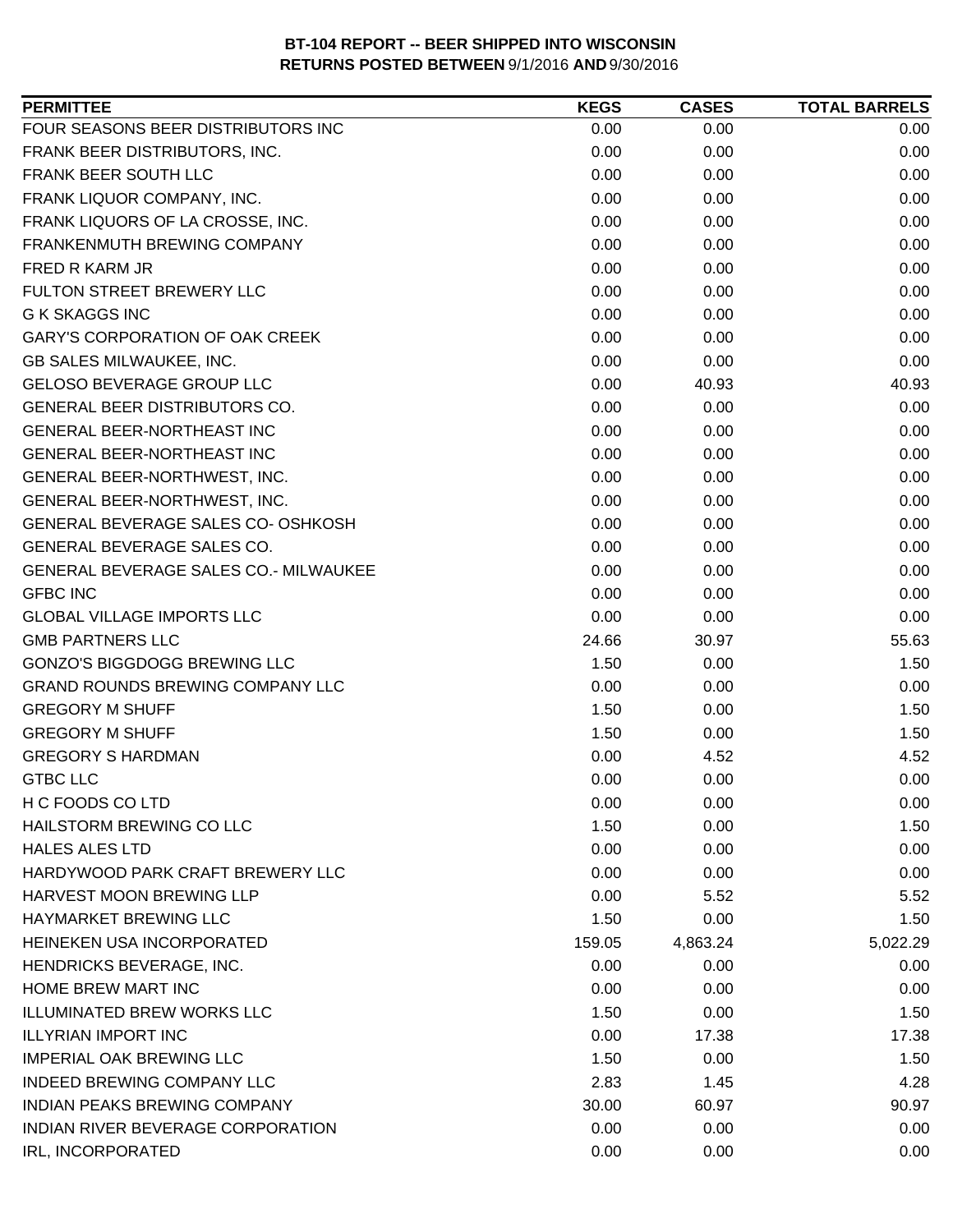| <b>PERMITTEE</b>                      | <b>KEGS</b> | <b>CASES</b> | <b>TOTAL BARRELS</b> |
|---------------------------------------|-------------|--------------|----------------------|
| <b>IRON HORSE BEVERAGE LLC</b>        | 0.00        | 0.00         | 0.00                 |
| <b>J &amp; M CORPORATION</b>          | 1.50        | 0.00         | 1.50                 |
| <b>JACOB A HAFNER</b>                 | 1.50        | 0.00         | 1.50                 |
| <b>JAW PROPERTIES LLC</b>             | 0.00        | 0.00         | 0.00                 |
| <b>JDZ INC</b>                        | 6.67        | 13.21        | 19.88                |
| <b>JEFF SCHRAG</b>                    | 1.50        | 0.00         | 1.50                 |
| <b>JOHN J COLLETTI</b>                | 0.00        | 0.00         | 0.00                 |
| JOHNSON BROTHERS OF WISCONSIN INC     | 0.00        | 0.00         | 0.00                 |
| JOSEPH JAMES BREWING CO INC           | 0.00        | 0.00         | 0.00                 |
| <b>JOSHUA DETH</b>                    | 62.67       | 239.72       | 302.39               |
| <b>KAREN HOLTON</b>                   | 0.00        | 0.00         | 0.00                 |
| KAY BEER DISTRIBUTING, INC.           | 0.00        | 0.00         | 0.00                 |
| KEWEENAW BREWING CO LLC               | 76.75       | 79.29        | 156.04               |
| KOJIMA & INTERNATIONAL ASSOCIATES INC | 0.00        | 0.00         | 0.00                 |
| KOOCHENVAGNERS BREWING COMPANY        | 27.06       | 187.27       | 214.33               |
| <b>KROMBACHER USA LLC</b>             | 0.00        | 0.00         | 0.00                 |
| KYSELA PERE ET FILS LTD               | 0.00        | 0.00         | 0.00                 |
| LA CROSSE BEVERAGE LLC                | 0.00        | 0.00         | 0.00                 |
| LABATT USA OPERATING CO LLC           | 27.32       | 2,086.43     | 2,113.75             |
| <b>LAGUNITAS BREWING CO</b>           | 217.75      | 402.86       | 620.61               |
| LAKE SUPERIOR BREWING CO LLC          | 5.17        | 2.83         | 8.00                 |
| <b>LANCE SMITH</b>                    | 1.50        | 0.00         | 1.50                 |
| LARRY'S DISTRIBUTING CO., INC.        | 0.00        | 0.00         | 0.00                 |
| LEE BEVERAGE OF WISCONSIN LLC         | 0.00        | 0.00         | 0.00                 |
| LEE BEVERAGE OF WISCONSIN LLC         | 0.00        | 0.00         | 0.00                 |
| LEE BEVERAGE OF WISCONSIN LLC         | 0.00        | 0.00         | 0.00                 |
| LEFT COAST BREWING CO                 | 3.33        | 9.14         | 12.47                |
| LENA BEVERAGE COMPANY                 | 2.84        | 0.20         | 3.04                 |
| LIFT BRIDGE BREWING TECHNOLOGIES LLC  | 7.52        | 18.38        | 25.90                |
| LOGBOAT BREWING COMPANY LLC           | 1.50        | 0.00         | 1.50                 |
| LOUIS GLUNZ BEER INC                  | 11.07       | 101.76       | 112.83               |
| <b>LUCID BREWING LLC</b>              | 0.00        | 0.00         | 0.00                 |
| <b>LUCKY STRIKE CORPORATION</b>       | 1.50        | 0.00         | 1.50                 |
| MAD ANTHONY BREWING COMPANY INC       | 1.50        | 0.00         | 1.50                 |
| MAD RIVER BREWING COMPANY INC         | 0.00        | 0.00         | 0.00                 |
| MANNEKEN-BRUSSEL IMPORTS INC          | 0.00        | 0.00         | 0.00                 |
| <b>MARK ANTHONY BRANDS INC</b>        | 0.00        | 1,315.26     | 1,315.26             |
| MASSACHUSETTS BEVERAGE ALLIANCE LLC   | 0.00        | 0.00         | 0.00                 |
| MERCHANT DU VIN CORPORATION           | 48.07       | 66.77        | 114.84               |
| METROPOLITAN BREWING LLC              | 13.83       | 28.80        | 42.63                |
| <b>MHW LTD</b>                        | 7.68        | 15.90        | 23.58                |
| <b>MICHAEL G ANSAY</b>                | 0.00        | 0.00         | 0.00                 |
| MICHAUD DISTRIBUTING INC              | 0.00        | 0.00         | 0.00                 |
| MICHIGAN CITY BREWING CO INC          | 1.50        | 0.00         | 1.50                 |
| MID-WISCONSIN BEVERAGE, INC.          | 0.00        | 0.00         | 0.00                 |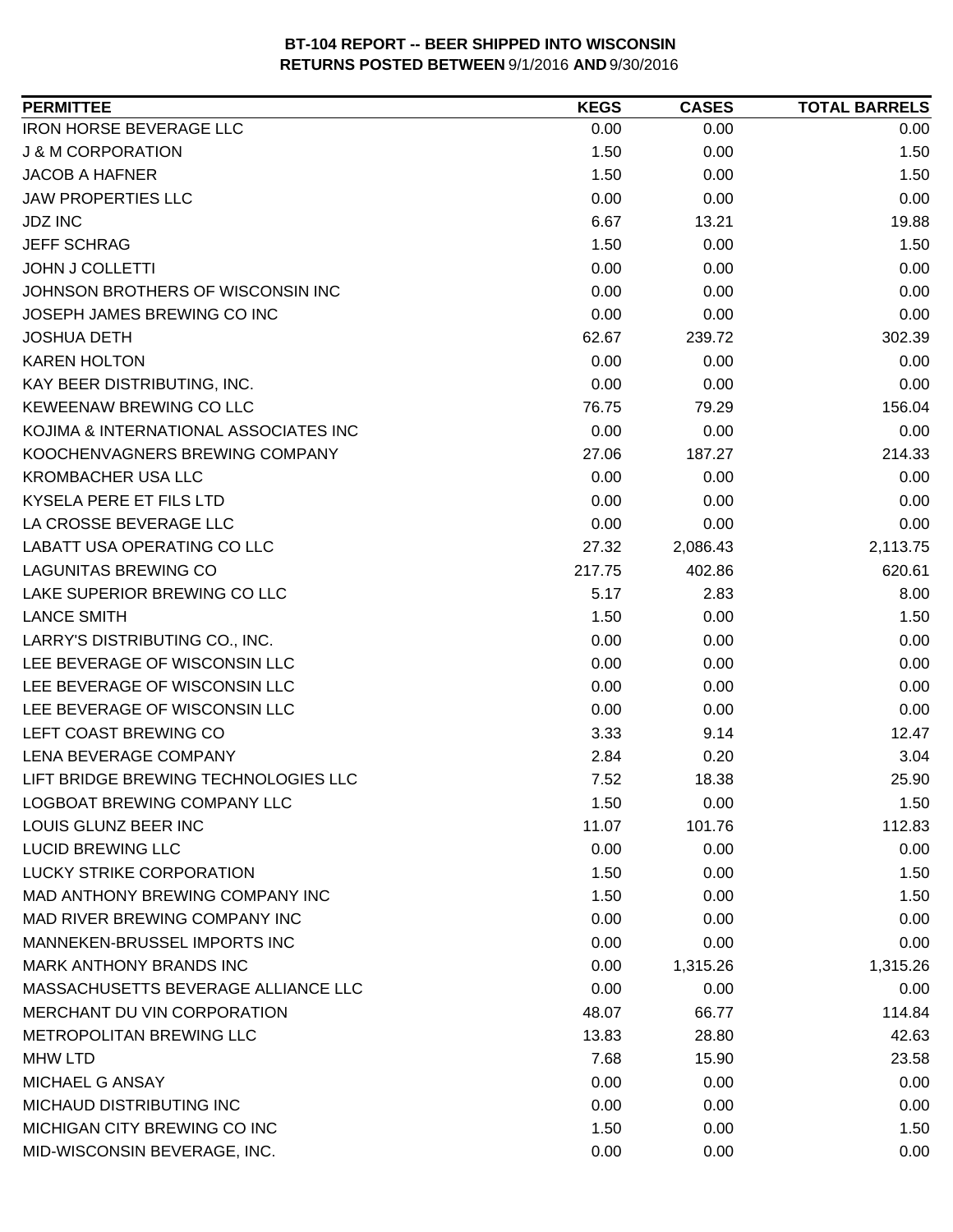| <b>PERMITTEE</b>                     | <b>KEGS</b> | <b>CASES</b> | <b>TOTAL BARRELS</b> |
|--------------------------------------|-------------|--------------|----------------------|
| MIKERPHONE BREWING LLC               | 1.50        | 0.00         | 1.50                 |
| MILLERCOORS LLC                      | 2,953.52    | 31,709.07    | 34,662.59            |
| MILLERCOORS LLC                      | 323.94      | 12,193.79    | 12,517.73            |
| MILLSTREAM INVESTMENTS INC           | 0.00        | 9.44         | 9.44                 |
| MOR-DALL ENTERPRISES INC.            | 10.89       | 25.19        | 36.08                |
| MOTHER LODE BREWING LLC              | 0.00        | 0.00         | 0.00                 |
| MOUNTAINEER HOLDINGS LLC             | 0.00        | 0.00         | 0.00                 |
| <b>MOYLANS BREWING CO LTD</b>        | 0.00        | 0.00         | 0.00                 |
| MUTUAL WHOLESALE LIQUOR INC          | 0.00        | 0.00         | 0.00                 |
| NAKED TREE CELLARS LLC               | 1.50        | 0.00         | 1.50                 |
| <b>NDC SYSTEMS LP</b>                | 81.04       | 0.00         | 81.04                |
| NEBRASKA BREWING CO INC              | 5.50        | 13.27        | 18.77                |
| NEEDHAM DISTRIBUTING CO., INC.       | 0.00        | 0.00         | 0.00                 |
| NEW BELGIUM BREWING COMPANY INC      | 489.66      | 1,264.80     | 1,754.46             |
| NEW HOLLAND BREWING CO LLC           | 30.00       | 52.45        | 82.45                |
| NEW YORK MUTUAL TRADING CO INC       | 0.00        | 0.00         | 0.00                 |
| NOELKE DISTRIBUTORS, INC.            | 0.00        | 0.00         | 0.00                 |
| NORTH COAST BREWING CO INC           | 8.00        | 37.93        | 45.93                |
| NORTHWEST BEVERAGES, INC.            | 0.00        | 0.00         | 0.00                 |
| NOUVEAU VENTURES LLC                 | 0.00        | 0.00         | 0.00                 |
| OFF-KILTER BREWING INC               | 1.25        | 0.07         | 1.32                 |
| OLDE PENINSULA ENTERPRISES LTD       | 1.50        | 0.00         | 1.50                 |
| ONE TRICK PONY INC                   | 1.50        | 0.00         | 1.50                 |
| OREGON BREWING COMPANY INC           | 13.63       | 29.57        | 43.20                |
| OTT SCHWEITZER DISTRIBUTORSHIP, INC. | 0.00        | 0.00         | 0.00                 |
| PABST BREWING COMPANY                | 84.00       | 1,345.00     | 1,429.00             |
| PAC PARTNERS LLC                     | 1.50        | 0.00         | 1.50                 |
| PAMPA BEVERAGES LLC                  | 0.00        | 0.00         | 0.00                 |
| <b>PANIC BREWING LLC</b>             | 1.50        | 0.00         | 1.50                 |
| PARADOX BEER COMPANY INC             | 0.00        | 0.00         | 0.00                 |
| PARK RIDGE DISTRIBUTING, INC.        | 0.00        | 0.00         | 0.00                 |
| PATERNO IMPORTS LTD                  | 0.00        | 0.00         | 0.00                 |
| PAULANER USA LLC                     | 312.74      | 485.12       | 797.86               |
| PEHLER DISTRIBUTING, INC.            | 0.00        | 0.00         | 0.00                 |
| PENROSE BREWING COMPANY LLC          | 1.50        | 0.00         | 1.50                 |
| PEOPLE'S BREWING COMPANY             | 1.50        | 0.00         | 1.50                 |
| PERENNIAL PARTNERS LLC               | 6.50        | 4.98         | 11.48                |
| PHIL KNUTSEN                         | 0.00        | 0.00         | 0.00                 |
| PHILLIPS WINE COMPANY                | 0.00        | 0.00         | 0.00                 |
| PIG MINDS BREWING CO INC             | 1.50        | 0.00         | 1.50                 |
| PIPEWORKS PRODUCTION LLC             | 1.50        | 0.00         | 1.50                 |
| PRAIRIE STREET BREWING CO            | 1.50        | 0.00         | 1.50                 |
| PRO-LIQUITECH LLC                    | 0.00        | 0.00         | 0.00                 |
| PROST BREWING COMPANY LLC            | 18.00       | 5.23         | 23.23                |
| RANGE BEVERAGE, INCORPORATED         | 0.00        | 0.00         | 0.00                 |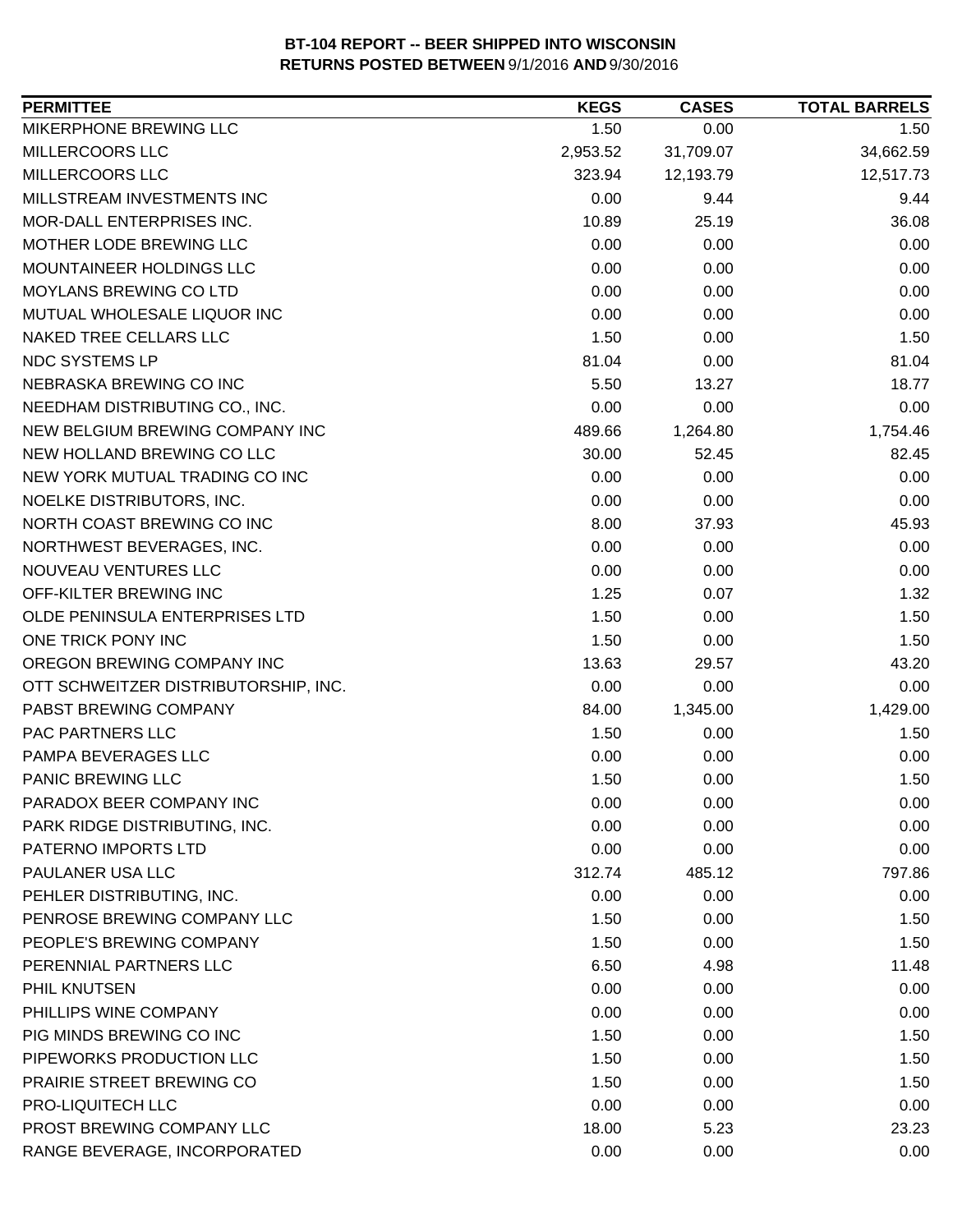| <b>PERMITTEE</b>                      | <b>KEGS</b> | <b>CASES</b> | <b>TOTAL BARRELS</b> |
|---------------------------------------|-------------|--------------|----------------------|
| RATAS WHOLESALE LIQUOR COMPANY        | 0.00        | 0.00         | 0.00                 |
| <b>RAVEN BRANDS INC</b>               | 0.00        | 0.00         | 0.00                 |
| <b>REINHARD PUCHERT</b>               | 0.00        | 0.00         | 0.00                 |
| <b>RELETA BREWING COMPANY LLC</b>     | 0.00        | 0.00         | 0.00                 |
| RENEGADE BREWING COMPANY LLC          | 0.00        | 0.00         | 0.00                 |
| RESCO 8 LLC                           | 1.50        | 0.00         | 1.50                 |
| RICHARD D KATECHIS                    | 11.33       | 140.65       | 151.98               |
| <b>RIGHT BRAIN BEVERAGES LLC</b>      | 1.50        | 0.00         | 1.50                 |
| RIVER CITY DISTRIBUTING CO., INC.     | 0.00        | 0.00         | 0.00                 |
| ROOT SELLERS BREWING LLC              | 1.50        | 0.00         | 1.50                 |
| S & H INDEPENDENT PREMIUM BRANDS LLC  | 244.48      | 0.00         | 244.48               |
| S. & S. DISTRIBUTING, INC.            | 0.00        | 0.00         | 0.00                 |
| S. & S. DISTRIBUTING, INC.            | 0.00        | 0.00         | 0.00                 |
| SAPPORO USA INC                       | 3.99        | 16.75        | 20.74                |
| SARATOGA LIQUOR CO., INC.             | 0.00        | 0.00         | 0.00                 |
| SAUGATUCK BREWING COMPANY INC         | 3.68        | 10.16        | 13.84                |
| SCUTTLEBUTT BREWING CO LLC            | 0.00        | 0.00         | 0.00                 |
| <b>SHANE WELCH</b>                    | 14.22       | 45.29        | 59.51                |
| SHELTON BROTHERS INC                  | 3.84        | 16.43        | 20.27                |
| <b>SHORTS BREWING COMPANY</b>         | 27.67       | 54.58        | 82.25                |
| SIERRA NEVADA BREWING COMPANY         | 54.59       | 799.97       | 854.56               |
| SINGHA NORTH AMERICA INC              | 0.00        | 0.00         | 0.00                 |
| <b>SLAP SHOT BREWING LLC</b>          | 1.50        | 0.00         | 1.50                 |
| SMUTTYNOSE BREWING CO INC             | 0.00        | 13.06        | 13.06                |
| SOLEMN OATH BREWERY LLC               | 98.16       | 160.88       | 259.04               |
| SOUTHERN TIER BREWING COMPANY LLC     | 2.66        | 12.32        | 14.98                |
| <b>SRB OPERATIONS LLC</b>             | 0.00        | 0.00         | 0.00                 |
| ST KILLIAN IMPORTING CO INC           | 94.06       | 292.18       | 386.24               |
| STANLEY STAWSKI DIST CO INC           | 0.00        | 16.63        | 16.63                |
| STEINBECK BREWING COMPANY             | 0.00        | 0.00         | 0.00                 |
| <b>STEVE CRIDER</b>                   | 3.42        | 0.07         | 3.49                 |
| <b>SUMMIT BREWING COMPANY</b>         | 133.35      | 409.67       | 543.02               |
| SUPERIOR BEVERAGES LLC                | 0.00        | 0.00         | 0.00                 |
| <b>SURLY BREWING COMPANY</b>          | 243.98      | 461.72       | 705.70               |
| <b>SURVILLE ENTERPRISES CORP</b>      | 0.00        | 0.00         | 0.00                 |
| <b>SYLWESTER KOLAKOWSKI</b>           | 0.00        | 0.00         | 0.00                 |
| TABLEBLUFF BREWING CO INC             | 0.00        | 0.00         | 0.00                 |
| TALLGRASS BREWING COMPANY INC         | 20.53       | 41.81        | 62.34                |
| TEMPERANCE BEER COMPANY LLC           | 1.50        | 0.00         | 1.50                 |
| THE BRUERY LLC                        | 3.33        | 23.62        | 26.95                |
| THE CHURCH STREET BREWING COMPANY LLC | 2.00        | 0.00         | 2.00                 |
| THE GAMBRINUS COMPANY                 | 56.00       | 148.06       | 204.06               |
| THE GREAT LAKES BREWING CO            | 68.84       | 115.83       | 184.67               |
| THE LIVERY INC                        | 1.50        | 0.00         | 1.50                 |
| THE R.S. LIPMAN COMPANY               | 0.00        | 0.00         | 0.00                 |
|                                       |             |              |                      |